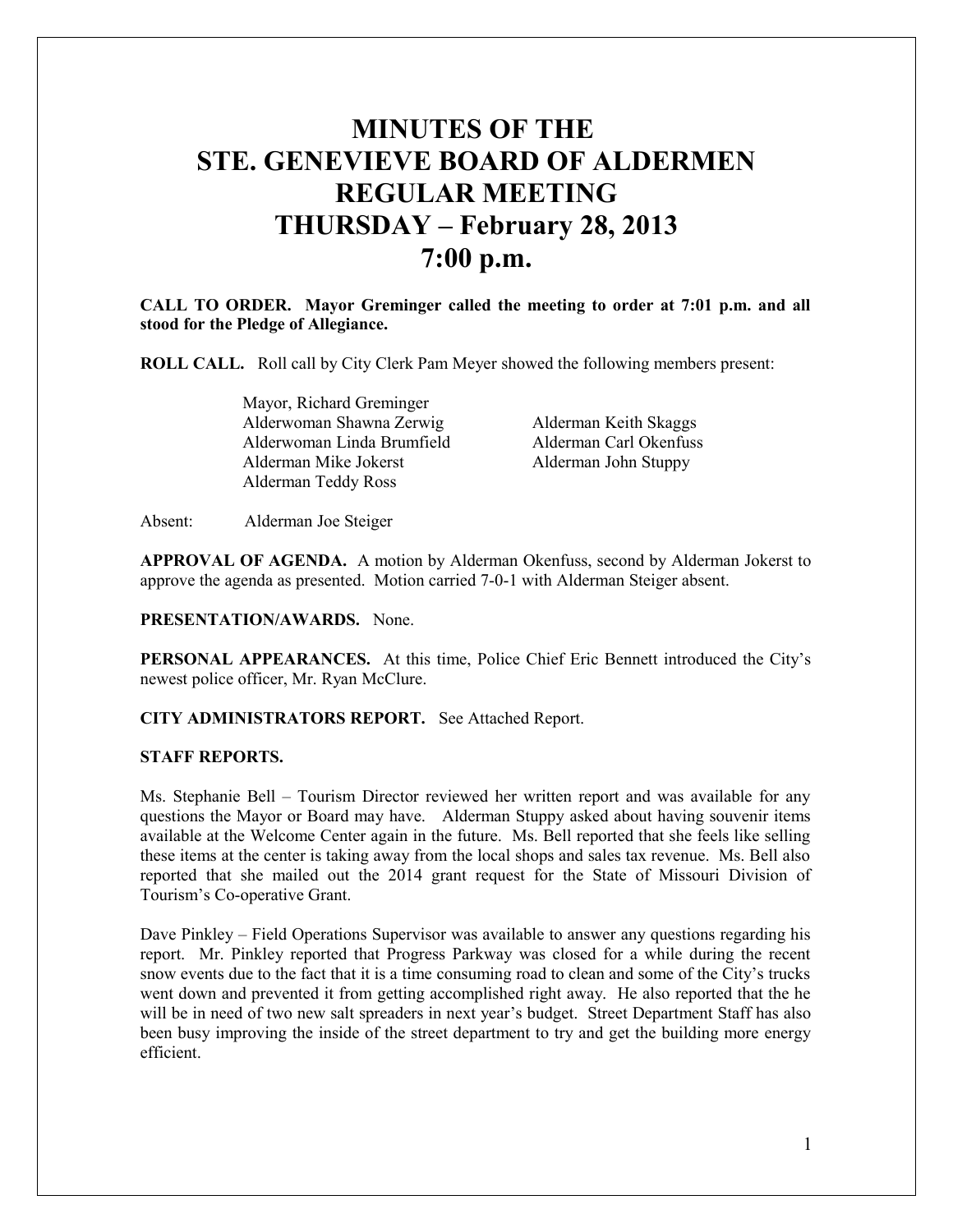Eric Bennett – Police Chief was available to answer any questions regarding his report. Chief Bennett also reported the department recently scored 100 percent compliance on data quality review for the second consecutive time in the state audit of Uniform Crime Reporting Data. The department also scored a 100 percent compliance rate on the after audit questionnaire.

Mr. Steve Wilson with Alliance Water was available to answer any questions regarding his monthly submitted report. Mr. Wilson reported that here had been a small increase in the infiltration to the Sewer system due to the recent two inch rain.

Mr. Mick Schwent – Fire Chief submitted a monthly report but was not available at the meeting.

**COMMITTEE REPORTS.** Alderman Ross reported the sign committee recently meet. Alderman Stuppy reported that Channel 7/98 had meet on January 25, 2013.

## **CONSENT AGENDA.**

**Minutes - Board of Aldermen - Regular Meeting – February 14, 2013.** A motion by Alderman Okenfuss, second by Alderman Stuppy to approve the Minutes of the Regular Meeting of the February 14, 2013 regular meeting. Motion carried 7-0-1 with Alderman Steiger absent.

**Financial Statement – January, 2013.** A motion by Alderman Okenfuss, second by Alderman Skaggs to approve the Financial Statement for January, 2013 as presented. Motion carried 7-0-1 with Alderman Steiger absent.

**Approval of a Certificate of Appropriateness for Ste. Genevieve Parish for the demolition of the Field House at 1 Warrior Pass.** A motion by Alderwoman Zerwig, second by Alderman Stuppy to approve the demotion request for the Valle Field House. Motion carried 7-0-1 with Alderman Steiger absent.

## **OLD BUSINESS**

**BILL NO. 3904. AN ORDINANCE AUTHORIZING THE MAYOR TO ENTER INTO AN AGREEMENT BETWEEN THE CITY OF STE. GENEVIEVE AND STE. GENEVIEVE COUNTY TO ASSIST IN THE FUNDING AND COOPERATION OF THE STE. GENEVIEVE COUNTY RECYCLING CENTER. 2ND READING.** A motion by Alderwoman Brumfield, second by Alderman Skaggs Bill No. 3904was placed on its second and final reading, read by title only, considered and passed by a roll call vote as follows: Ayes: Alderwoman Zerwig, , Alderman Skaggs, Alderman Stuppy, Alderman Jokerst, Alderman Okenfuss, Alderwoman Brumfield and Alderman Ross. Nays: None Absent: Alderman Steiger Motion carried 7-0-1. Thereupon Bill No. 3904 was declared Ordinance No. 3843 signed by the Mayor and attested by the City Clerk.

**BILL NO. 3905. AN ORDINANCE OF THE CITY OF STE. GENEVIEVE MISSOURI AUTHORIZING THE MAYOR TO ENTER INTO AN AGREEMENT WITH THE MISSOURI HIGHWAYS AND TRANSPORTATION COMMISSION. (WAYFINDING SIGNING AGREEMENT)** 2<sup>ND</sup> READING. A motion by Alderman Okenfuss, second by Alderman Jokerst Bill No. 3905 was placed on its second and final reading, read by title only, considered and passed by a roll call vote as follows: Ayes: Alderwoman Zerwig, , Alderman Skaggs, Alderman Stuppy, Alderman Jokerst, Alderman Okenfuss, Alderwoman Brumfield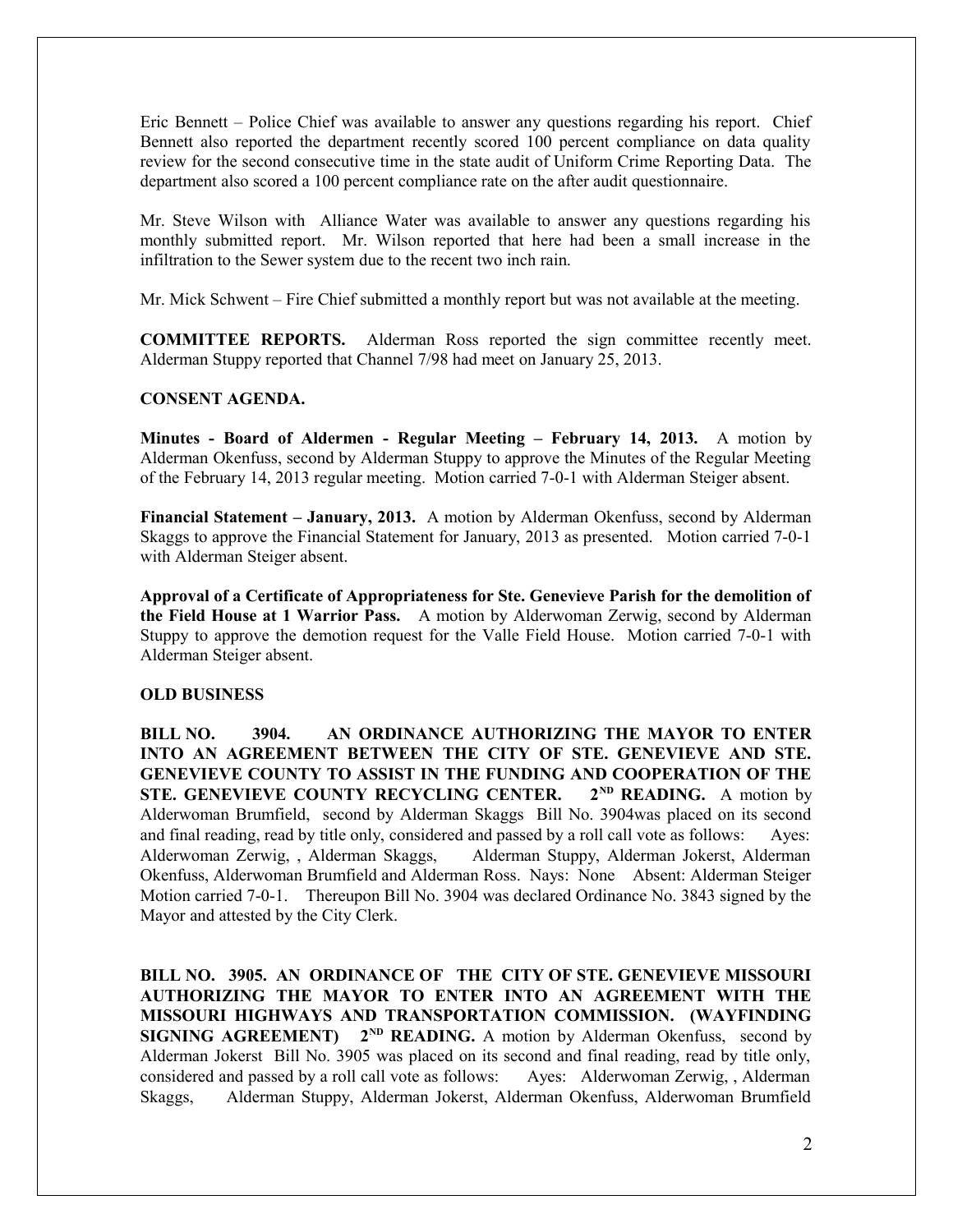and Alderman Ross. Nays: None Absent: Alderman Steiger. Motion carried 7-0-1. Thereupon Bill No. 3905 was declared Ordinance No. 3844 signed by the Mayor and attested by the City Clerk.

**BILL NO. 3906. AN ORDINANCE AUTHORIZING THE MAYOR TO ENTER INTO AN AGREEMENT BETWEEN THE CITY OF STE. GENEVIEVE AND STE. GENEVIEVE COUNTY REGARDING 911 DISPATCHING SERVICES FOR THE CALENDAR YEAR 2013.** 2<sup>ND</sup> **READING.** A motion by Alderman Okenfuss, second by Alderman Stuppy, Bill No. 3906 was placed on its second and final reading, read by title only, considered and passed by a roll call vote as follows: Ayes: Alderwoman Zerwig, , Alderman Skaggs, Alderman Stuppy, Alderman Jokerst, Alderman Okenfuss, Alderwoman Brumfield and Alderman Ross. Nays: None Absent: Alderman Steiger Motion carried 7-0-1. Thereupon Bill No. 3906 was declared Ordinance No. 3845 signed by the Mayor and attested by the City Clerk.

#### **NEW BUSINESS.**

# **BILL NO. 3908 . AN ORDINANCE ALLOWING THE "2013 SHOW ME GREEN SALES TAX HOLIDAY" TO APPLY TO THE LOCAL SALES TAXES OF THE CITY OF STE. GENEVIEVE, MISSOURI BETWEEN APRIL 19 AND APRIL 25, 2013.**

 **1ST READING.** A motion by Alderman Skaggs, second by Alderman Stuppy, Bill No. 3908 was placed on its first reading, read by title only, considered and passed with a 7-0-1 vote of the Board of Aldermen with Alderman Steiger absent. A motion by Alderman Okenfuss, second by Alderman Skaggs to proceed with the second and final reading of Bill No. 3908. Motion carried 7-0-1 with Alderman Steiger absent. A motion by Alderwoman Zerwig, second by Alderman Stuppy, Bill No. 3908 was placed on its second and final reading, read by title only, considered and passed by a roll call vote as follows: Ayes: Alderwoman Brumfield, Alderwoman Zerwig, , Alderman Stuppy, Alderman Skaggs, Alderman Jokerst, Alderman Okenfuss, and Alderman Ross. Nays: None Absent: Alderman Steiger. Motion carried 7-0-1. Thereupon Bill No. 3908 was declared Ordinance No. 3846 signed by the Mayor and attested by the City Clerk.

## **BILL NO. 3909. AN ORDINANCE AUTHORIZING THE EXECUTION AND DELIVERY OF A MASTER EQUIPMENT LEASE/PURCHASE FOR TWO PATROL VEHICLES FOR THE STE. GENEVIEVE POLICE DEPARTMENT. 1st READING.**

A motion by Alderman Jokerst, second by Alderman Ross, Bill No. 3909 was placed on its first reading, read by title only, considered and passed with a 7-0-1 vote of the Board of Aldermen with Alderman Steiger absent. A motion by Alderman Jokerst, second by Alderman Okenfuss to proceed with the second and final reading of Bill No. 3909. Motion carried 7-0-1 with Alderman Steiger absent. A motion by Alderman Skaggs, second by Alderman Ross, Bill No. 3909 was placed on its second and final reading, read by title only, considered and passed by a roll call vote as follows: Ayes: Alderwoman Brumfield, Alderwoman Zerwig, , Alderman Stuppy, Alderman Skaggs, Alderman Jokerst, Alderman Okenfuss, and Alderman Ross. Nays: None Absent: Alderman Steiger. Motion carried 7-0-1. Thereupon Bill No. 3909 was declared Ordinance No. 3847signed by the Mayor and attested by the City Clerk.